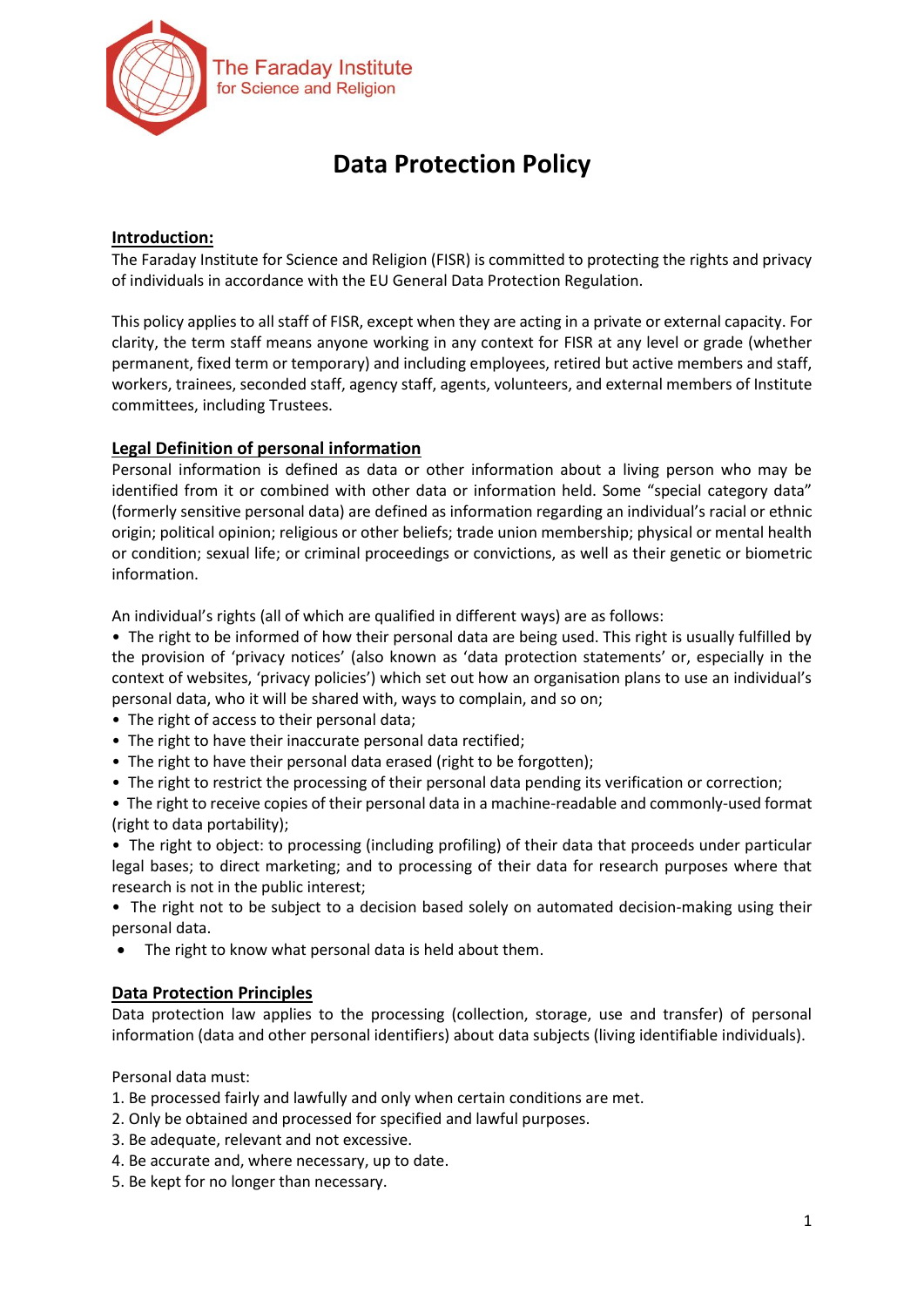6. Be processed in accordance with data subjects' rights.

7. Be protected by appropriate security measures.

8. Not be transferred outside the European Economic Area, to countries without adequate protection unless the consent of the data subject has been obtained.

The Regulation defines both personal data and special personal data (for definitions, please see Appendix 1). Data users must ensure that the necessary conditions are satisfied for the processing of personal data. In addition, they must adhere to the extra, more stringent conditions in place for the processing of special personal data. Special personal data should normally only be processed if the data subjects have given their explicit (written) consent to this processing, and must be protected with a higher level of security. It is recommended that special records are kept separately in a locked drawer or filing cabinet, or in a password-protected computer file. (We note that information about religious beliefs is special data.)

## **Security**

The security of personal data in the possession of FISR is of paramount importance and is therefore addressed in various policies and procedures. The FISR security procedures include:

- Entry controls to prevent unauthorised people gaining access to confidential information and personal data.
- Lockable desks and cupboards for secure storage of confidential information and personal data.
- Shredding for paper records with confidential information and personal data that is no longer being stored.
- Ensuring unauthorised people are not able to see confidential information on paperwork or computer screens being used by staff.

#### **Use of personal data**

Use of personal data must be only in accordance with FISR data protection policy and privacy notices. If other uses are required, the relevant privacy notice must first be updated and the data subjects covered by the notice informed.

#### **Responsibilities – General Principles**

All personal data held on behalf of the FISR, whether electronically or on paper, must be kept securely, no matter whether it is kept by an individual or on the commonly-accessible server. Personal data must not be disclosed to any unauthorised third party by any means. Where staff are unsure as to whether they can legitimately share/disclose personal data with other individuals, either within or outside the FISR, they must seek advice from their line manager. All staff should note that unauthorised disclosure may be a disciplinary matter. It may also be a criminal matter for which the FISR and the individual concerned could be held criminally liable

## **Data Protection Officer Responsibilities**

FISR shall appoint a statutory Data Protection Officer, who will be responsible for:

- All staff are aware of their responsibilities under the Data Protection Policy and the Regulations and of the risks/consequences of failure to comply with the related requirements.
- That mechanisms are put in place to protect data (and particularly special data) during day to- day operations.
- All personal data being processed within the FISR complies with the Regulations.
- That all forms and correspondence used by the FISR to request personal data clearly state the purposes for which the information is to be used, the period of time it is to retained, and to whom it is likely to be disclosed.
- All personal data held within the FISR is kept securely and is disposed of in a safe and secure manner when no longer needed.
- All Data Protection breaches are notified to the Data Protection Officer, with remedial action taken to mitigate the risk of reoccurrence. Record and report upon any breaches.
- An annual audit of the personal data within the FISR is carried out and recorded.
- Where a new or different purpose for processing data is introduced, the policy and/or privacy notices are updated.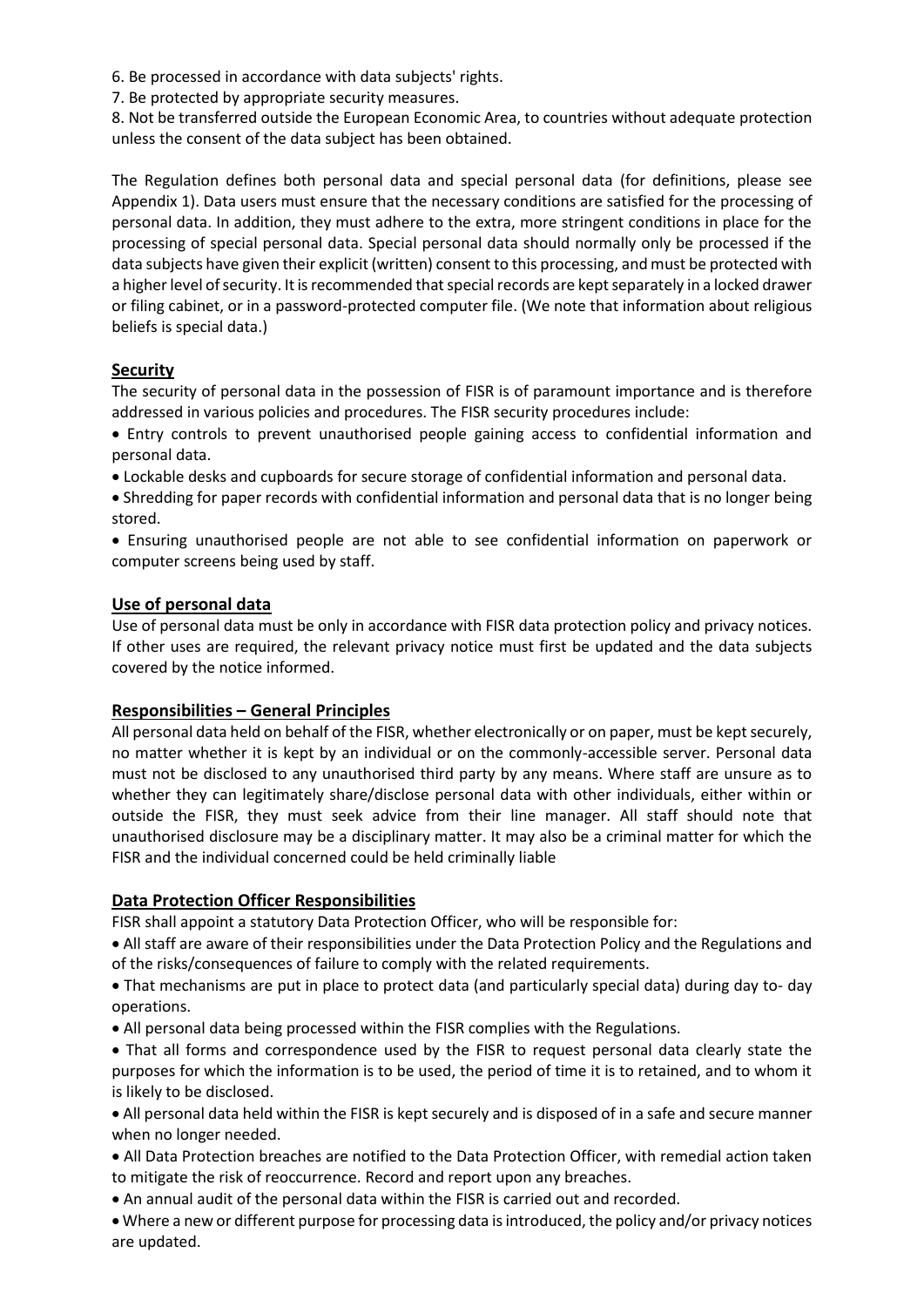

 The FISR's Data Protection Policy is regularly reviewed by the Trustees and updated in line with best practice.

 Staff have access to training on their responsibilities under the Data Protection Policy and the Regulation, both on-line and through more traditional training methods.

 Responses to requests for information under the Regulation, and related compliance matters, are dealt with in a timely manner and in line with the requirements of the Regulation.

 Advice and guidance on any area of the Policy or the Regulation is provided to staff and students, on request.

## **Staff Responsibilities**

All staff must take personal responsibility for ensuring that:

 They are aware of their responsibilities under the Data Protection Policy and the Regulation and the risks/consequences of failure to comply with the related requirements. Where they are uncertain of their responsibilities, they must raise this with their manager.

They complete on-line training if they require further information about data security.

 Personal data relating to any living individual (staff, trustees, students, contractors, members of the public etc.) which they hold or process is kept securely.

 Personal data relating to any living individual is not disclosed, either orally or in writing, accidentally or otherwise, to any unauthorised third party.

 All Data Protection breaches are notified to their manager, with remedial actions implemented to mitigate the risk of reoccurrence.

 When supervising those not employed by FISR who are processing personal data, that they are aware of this policy.

 Personal data which they provide in connection with their employment is accurate and up-to date, and that they inform FISR of any errors, corrections or changes, for example, change of address.

 Passers-by cannot read confidential information from papers or computer monitors; this includes locking computers when left unattended.

 Never giving out personal information by telephone without being confident that the caller is entitled to it; requests by email should be encouraged.

## **Retention Policy for Personal Data Records**

The Regulation places an obligation on the FISR not to hold personal data for longer than is necessary. The FISR's policy on retention of records is held in a separate policy.

## **Transfer of Data Outside FISR**

When FISR shares personal data with another organisation, liability for adherence to the Regulation, in relation to this data, rests with the FISR. Should the receiving organisation breach the Regulation, FISR would be held responsible for that breach. A data sharing agreement may be required before sharing personal data with other organisations in order to conduct business.

## **Transfer of Data Overseas**

The Eighth Data Protection Principle prohibits the transfer of personal data to any country outside the European Economic Area (EEA) (EU Member States, Iceland, Liechtenstein and Norway) unless that country ensures an adequate level of protection for data subjects. In all instances where personal data is being sent outside the EEA, the consent of the data subject should be obtained before their personal information is sent. This includes requests for personal data including from overseas colleges, financial sponsors and foreign governments.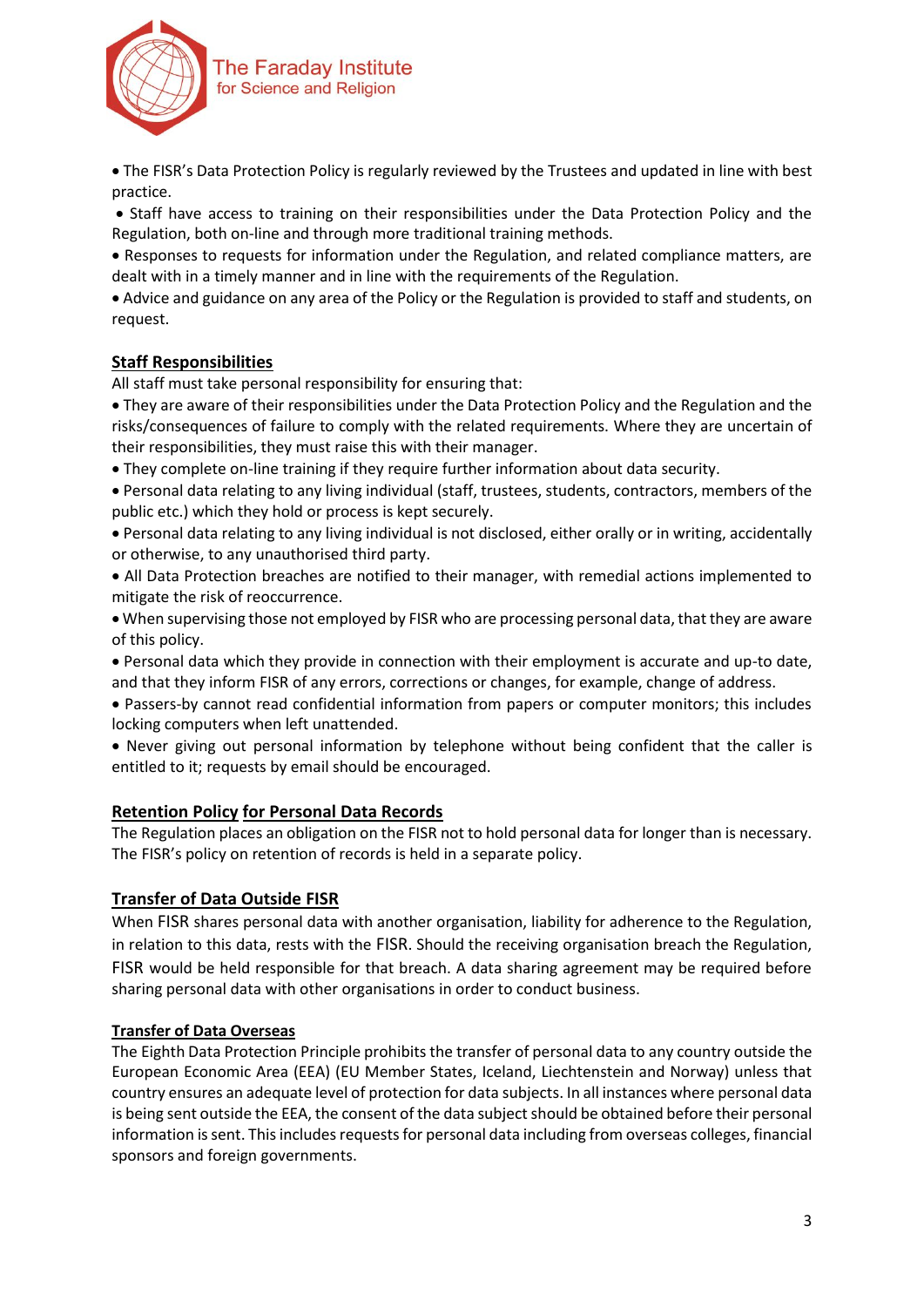## **Privacy notices**

The privacy notice provided on the website should be read in conjunction with this policy.

## **Use of images**

FISR will gain the consent of individuals whose images are used for marketing and PR activities, including in print, online and on social media. We acknowledge that restrictions can be put on staff using such images in their personal publishing but that other people are outside the Trust's control.

## **Making a Request**

Staff, students, users of the FISR's facilities, and members of the public have the right to access personal data that is being kept about them insofar as it falls within the scope of the Regulation. Requests should be made in writing via email to admin@faraday.cam.ac.uk or by post to The Faraday Institute for Science and Religion, The Woolf Building, Madingley Road, Cambridge CB3 0UB. The FISR does not charge an administrative fee to access information and will seek to ensure that the information is provided within 30 calendar days. There is no right to an internal review of a decision taken regarding release of personal information. If the requestor is not satisfied with the response received from the FISR they do, however, have the right to appeal directly to the e Information Commissioner's Office at Wycliffe House, Water Lane, Wilmslow, SK9 5AF (ico.org.uk).

## **Accountability**

The Institute is required under law to:

• comply with data protection law and hold records demonstrating this;

• implement policies, procedures, processes and training to promote "data protection by design and by default";

• have appropriate contracts in place when outsourcing functions that involve the processing of personal data;

- maintain records of the data processing;
- record and report personal data breaches;
- carry out, where relevant, data protection impact assessment on high risk processing activities;
- cooperate with the Information Commissioner's Office (ICO) as the UK regulator of data protection law;
- respond to regulatory/court action and pay administrative levies and fines issued by the ICO.